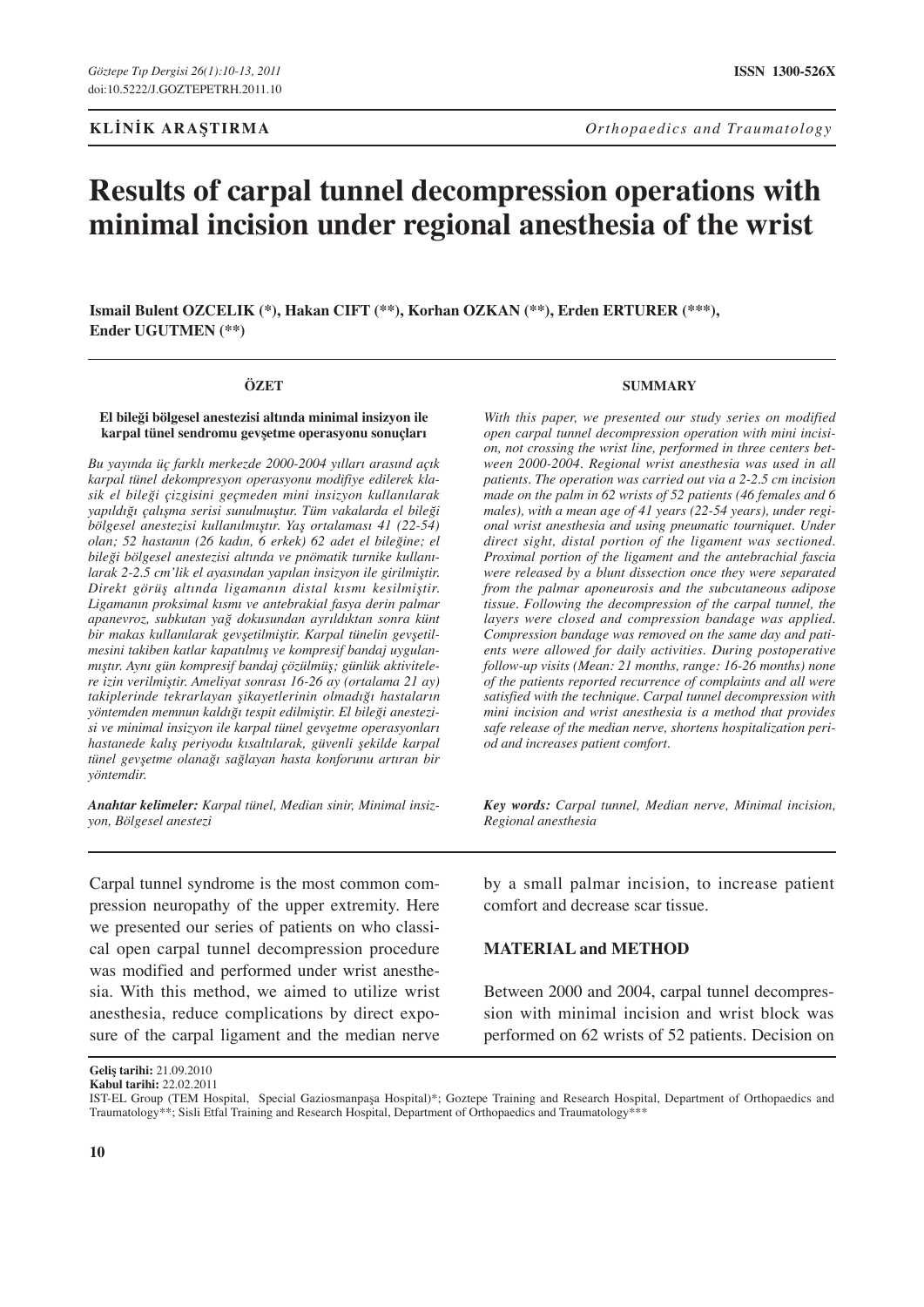the operation was based on the symptoms of the patients, physical examination and EMG findings. Physical examination included as paraesthesianumbness in the median nerve distribution, a positive Phalen's flexion test finding and/or a positive Tinel's sign and Durkan's compressive test. Before the procedure, intravenous line was placed in all cases and 10 cc of bupuvacaine was injected 4-5 cm proximal to the palmar wrist line, radial to the palmaris longus muscle or on the midline, in the absence of palmaris longus (Figure 1). Before the anesthetic was given, patient was asked to bring his/her fingers to flexion and extension to ensure that the needle was not inserted too deep. If the patient felt pain during the skin incision, local anesthetic was injected along the incision line. Using a pneumatic tourniquet, a 2-2.5 cm incision



**Figure 1. Regional wrist anesthesia performed 4-5 cm proximal to the wrist line.**



**Figure 2. Mini incision used during carpal tunnel decompression operation.**



**Figure 3. Total release of the median nerve, seeing the boundaries by the incision.**

was made on the palm (Figure 2). The incision was deepened, subcutaneous adipose tissue and the palmar aponeurosis was passed to reach the transverse carpal ligament. Proximal part of the ligament and antebrachial fascia were carefully separated from deep palmar aponeurosis, subcutaneous adipose tissue and skin using tonsil tampon or scissors and extended towards the ulnar side by a blunt dissection. Proximal segment of the ligament was sectioned while the median nerve was visible and the wrist was brought to extension. Bringing the wrist to extension enabled the median nerve to be displaced tautly dorsally. Distal segment of the ligament was sectioned under direct vision. At that stage, the superficial palmar arch was identified and safeguarded. Separating the motor branch, the median nerve was released (Figure 3). External neurolysis was performed routinely in patients. In three patients, we thought that proximal segment was not sufficiently released so the median nerve was decompressed proximally by extending incision by crossing the wrist line. The tourniquet was removed once the carpal tunnel was fully decompressed. Following hemostasis, planes were closed anatomically. Following the surgery, patients who used compression bandage were recommended to remove it in two hours and daily activities were allowed after a small dressing. Anesthesia was achieved by Bupuvacaine, which delayed postop-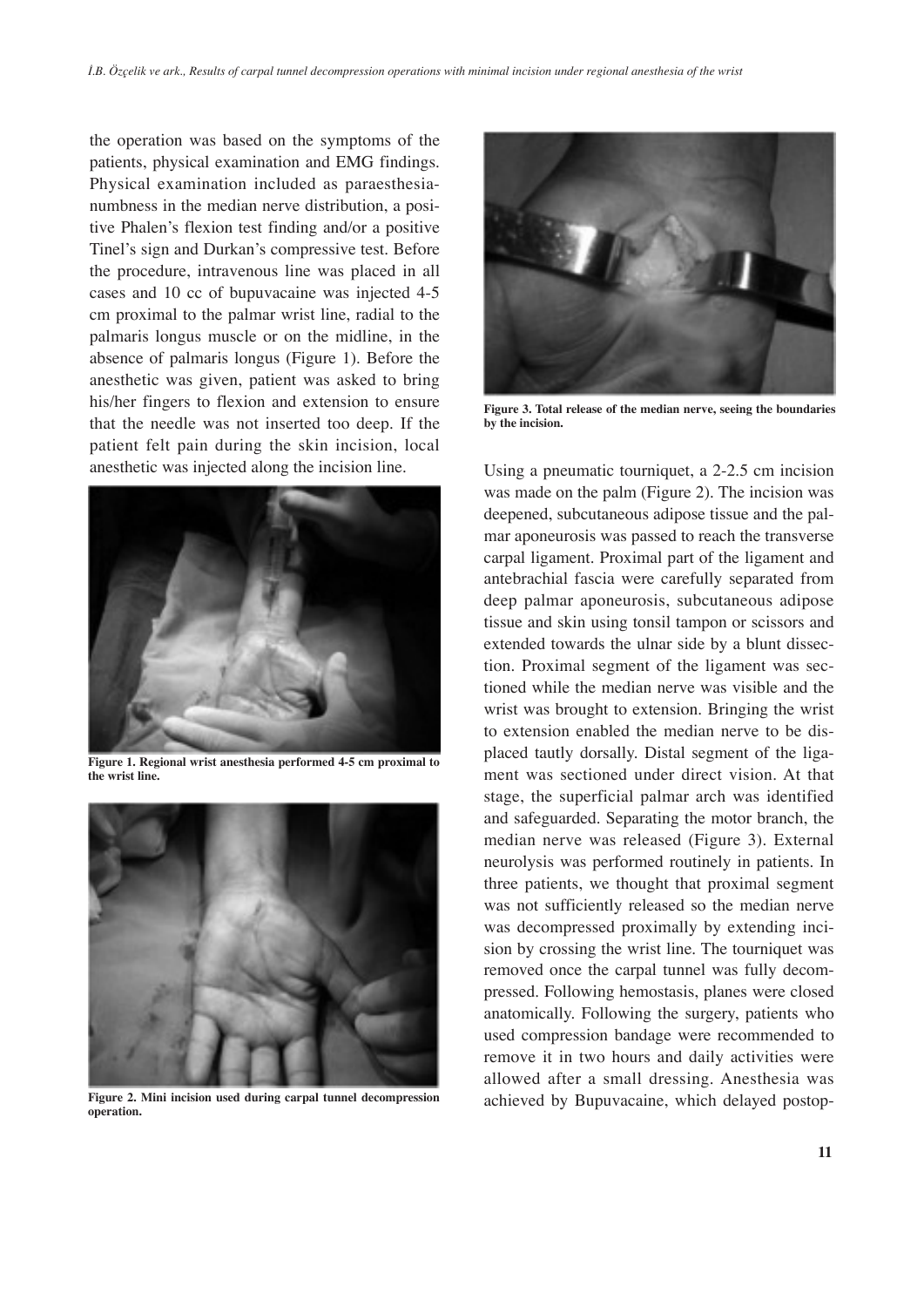erative pain and, therefore, enabled patients to use their hands for general requirements from day 1. Patients were discharged within the first three hours with elevation of the arm, oral antimicrobials and analgesics to be taken on a PRN basis. Housework and social activities were allowed after the first dressing that was performed between days 3-5. Sutures were removed on postoperative day 15. Massage with vaseline of the scar tissue that caused induration on the palm was performed to alleviate this most common complaint. Patients' complaints were resolved after 2 weeks of massage. No neurovascular complications occurred. All patients were prescribed Vitamin B6 for three months. No problems were encountered with the exceptions of delayed wound healing in two diabetic patients.

# **RESULTS**

Complaints, especially nocturnal numbness, of the patients improved significantly postoperatively, and during their follow-up for 16-26 months (mean: 21 months), they did not have recurrent complaints, had good functions and were satisfied with the method. Phalen's flexion test finding and Durkan's compressive test found negative in the follow up period. Routine control EMG was not performed in all patients.

## **DISCUSSION**

In classical method of carpal decompression operations, the incision is made from the palm towards the wrist, crossing the wrist line. Carpal tunnel decompression operation can alsobe undertaken using a mini-incision, not crossing the wrist line (1,2). With this method, a mini incision can not only expose the transverse carpal ligament and the median nerve but also decreases the scar tissue formation. Only one dressing change is required, without the need for plaster cast, and patients can return to their daily activities in a short time. If the surgeon feels that the proximal segment is not fully released, the incision can be extended proximally. In three of our patients, the incision had to be extended to cross the wrist line and the median nerve was decompressed proximally.

In an anatomical study by Cobb et al, the authors reported that the central part of the flexor retinaculum extended between 11 mm proximal of the capitate-lunate joint to the 10 mm distal of the 3rd carpometacarpal joint. Thickened antebrachial fascia fuses with the transverse carpal ligament (3). With an incision, these boundaries can easily be visualized and the median nerve can be fully decompressed. External neurolysis was performed to the median nerve and its motor branch in all patients.

In comparison to other regional anesthesia methods (axillary, subclavian, scalene anesthesia, regional intravenous anesthesia, etc), regional wrist anesthesia used for carpal tunnel operations is a safe method that can be performed in a shorter period of time (1,4). Since inability to control motor movements of the arm is not observed postoperatively, as opposed to axillary, subclavian or scalene anesthesia, this technique allows patients to be discharged from the hospital sooner.

Following the decompression of the carpal tunnel tourniquet was loosened and hemostasis was verified. Short-term tourniquet application is usually well-tolerated by the patients. Operation was carried out using epinephrine injection to the site in four patients who could not tolerate the tourniquet. No complication related to epinephrine use was observed. Tzarnas argued that carpal tunnel operations can be performed without tourniquet application when epinephrine is injected in the region (5). Once the patients were prepped and draped, local anesthetic was given and tourniquet was applied.

Endoscopic carpal tunnel decompression (ECTD) operations have gained popularity in recent years. Absence of direct sight during ECTD operations makes this technique more difficult and prone to complications in the hands of an inexperienced surgeon. Incomplete release, neuropraxia of the